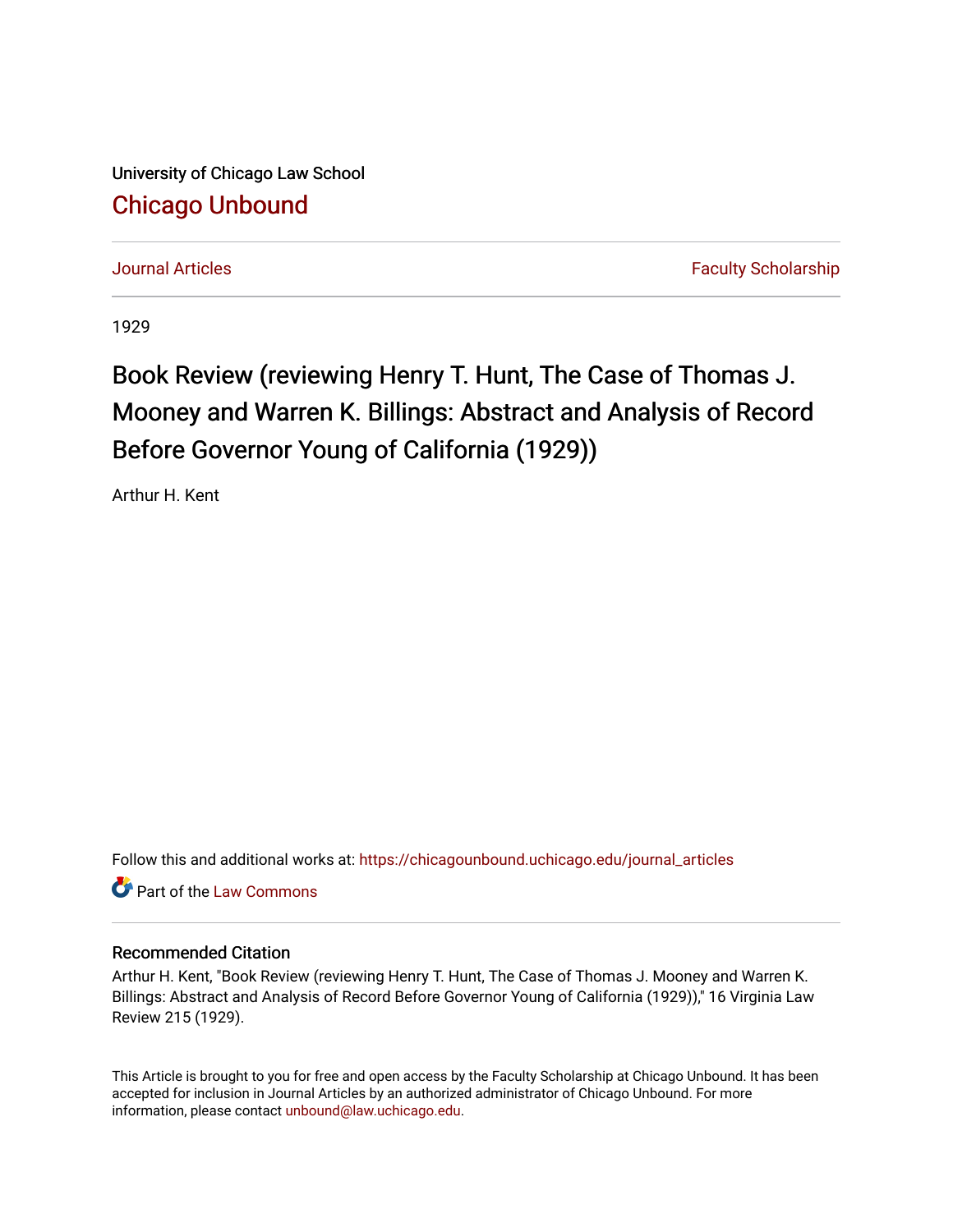Tiffany, Herbert Thorndike

Tiffany Outlines of Real Property. **800p.** Chicago. Callaghan & Co. **\$5.50**

## Vinogradoff, Paul

Roman Law in Medieval Europe; 2nd ed.; preface **by** F. De Zulueta. **156p.** New York. The Oxford Press. \$2.00

White on Corporations; v. **5, 6, 7;** new permanent edition, various pages. Albany, New York. Matthew Bender Company. fab. \$60.00 set

THE CASE OF THOMAS J. MOONEY AND WARREN K. BILLINGS: ABSTRACT **AND ANALYSIS OF RECORD BEFORE** GOVERNOR **YOUNG OF CALIFORNIA. By** Henry T. Hunt. (New York: Published **by** National Mooney-Billings Committee, 1929. **Pp.** xxvii 444.) \$2.50.

The charge of "frame-up" has become so common an incident of criminal prosecutions today that it is not surprising many people pay little if any atteqtion to it. Such a charge is apt to be regarded merely as the last resort of shifty criminal lawyers when the technicalities of our outworn criminal procedure and various stratagems corrupt and otherwise have failed to save their clients from the just consequences of unlawful action. Nevertheless it would be foolish to deny that such "frame-ups" have occurred. It cannot be gainsaid that the criminal law has in times past been made the instrument of selfish interests (too often masking themselves under the guise of law and order) to pull their chestnuts out of the fire. Still, unless we are prepared to admit that our present system of criminal procedure is altogether untrustworthy and inadequate as a method for the determination of guilt or inrgocence, every legitimate presumption must be indulged in favor of a jury verdict of guilty in a criminal prosecution wherein the forms of law and the procedural requirements of due process have been observed.. Consequently, when the friends of Messrs. Mooney and Billings charge that their **cot**viction was the result of a "frame-up," it is just and proper to demand that they assume the burden of maintaining their charge by at least a clear preponderance of the evidence.

It was with this attitude of mind that the reviewer began his study of Mr. Hunt's abstract of the voluminous record in this famous case. This abstract was prepared by Hunt at the request of members of the Mooney-Billings Committee who desired to assist Governor Young in his study of the record submitted to him in support of Mooney's application for a pardon. It covers all the testimony taken at the trials of Billings and Mooney, the testimony offered before the Grand Jury, and a portion of the testimony at the trials of Rena Mooney and Weinberg. These four, along with one Nolan, were charged with setting a bomb on the occasion of the San Francisco Preparedness Parade on July 22nd, 1916, the explosion of which resulted in the death of a number of persons and injuries to many others. **All** testimony is set out which in the judgment of Mr. Hunt is material on the issue of the guilt or innocence of the defendants. In addition, there appear extracts from the testimony at the trial of the prosecution's star witness, Oxman, for perjury, copies of the proceedings taken to secure a new trial for Mooney and the pr3ceedings and decision upon his appeal to the Supreme Court of California; excerpts from lawyers' briefs; pamphlets published by the Chamber of Com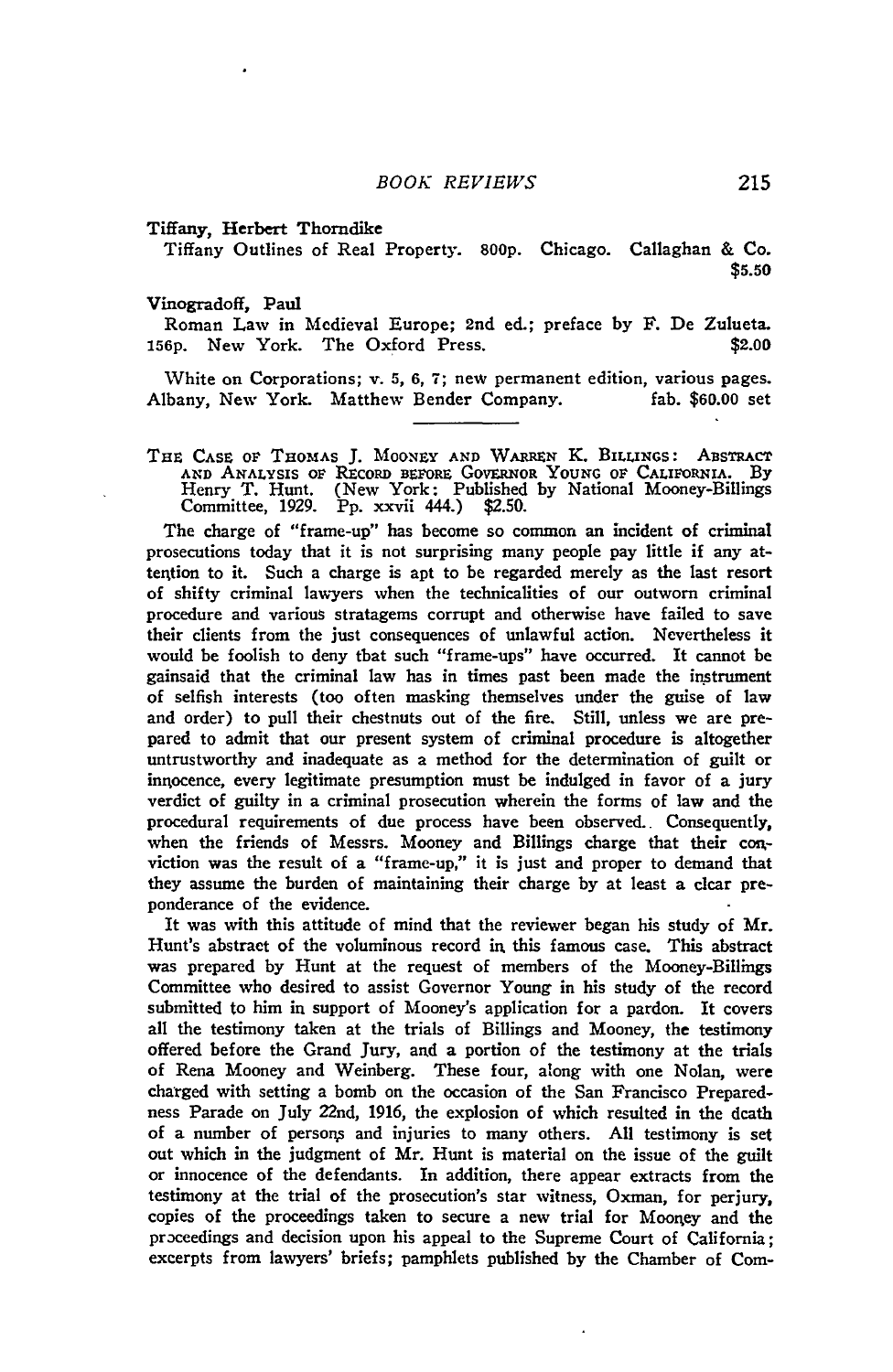merce of San Francisco and by labor organizations there presenting the economic and social situation at the time; letters and statements of persons connected with the prosecution and of judges, jurors, and witnesses; excerpts from publications contemporaneous with the events involved; and Mr. Hunt's own analysis of the evidence. The author is careful to point out that much of the material he presents is not evidence. He makes it available to afford to reader a fair picture of the setting and atmosphere of the trials and to throw light upon related events which might otherwise be quite obscure. **A** complete chronological outline of the case is attached for the reader's convenience, and also a map of Market Street and that portion of the city in which the events involved in the case occurred.

Mr. Hunt is an attorney of standing and varied experience, including a number of years as a prosecuting officer. His abstract is a real tribute to his thoroughness, industry, and powers of analysis. One less able than himself might well have become confused or lost in the endeavor to reduce so large a mass of evidence and other materials to clarity and order. Assuming as we do that the Governor of California was sincere in his expressed desire to make an exhaustive arnalysis of the record, Mr. Hunt's work cannot fail to be of inestimable assistance to him in his labors.

There is nothing in the abstract to indicate that its author has permitted any possible personal bias to color or distort his condensation of the record. When a particular statement is Mr. Hunt's own inference from testimony rather than the declaration of a witness, he is scrupulously careful so to indicate. Material aliunde the record is carefully identified as such and its antecedents given. The author's analysis is presented for what it is worth. He examines one by one, in the light of the testimony **ir,** the record, the six propositions upon which the state's case was built and points out wherein, in the author's judgment, those propositions were not maintained. The reader already has before him the whole history of the case. The cards are all face up upon the table. He need not be misled if the author's conclusions are not warranted by the record.

The reviewer is conscious of how misleading the mere perusal of the record in a case may be. Testimony which on the. face of the record may seem to be of great weight and almost conclusive of guilt or innocence may have been disregarded by the jury (and properly so) because the witness who gave it, by his demeanor upon, the stand, convinced the jury his story was not worthy of belief. In order to guard against any such error, we have deliberately given little or no weight to the evidence for the defense, except such parts of it as could not be impeached because not dependent for its value upon the credibility of a witness. Our own conclusions are based upon an examination of the testimony of the prosecution's witnesses plus evidence of the sort indicated above plus new and very strong evidence uncovered since the trial throwing light upon the truthfulness of the chief witnesses for the state.

We find it quite impossible to escape the conviction that Mooney and Billings have been the victims of a miscarriage of justice as shocking, in its way, as the horrible crime of which they were convicted. They have proved beyond reasonable doubt to any mind which is open to conviction that they were the subjects of as ruthless and conscienceless a "frame-up" as the history of criminal prosecutions in the United States affords. The criminal law of the sovereign state of California was made the catspaw of unscrupu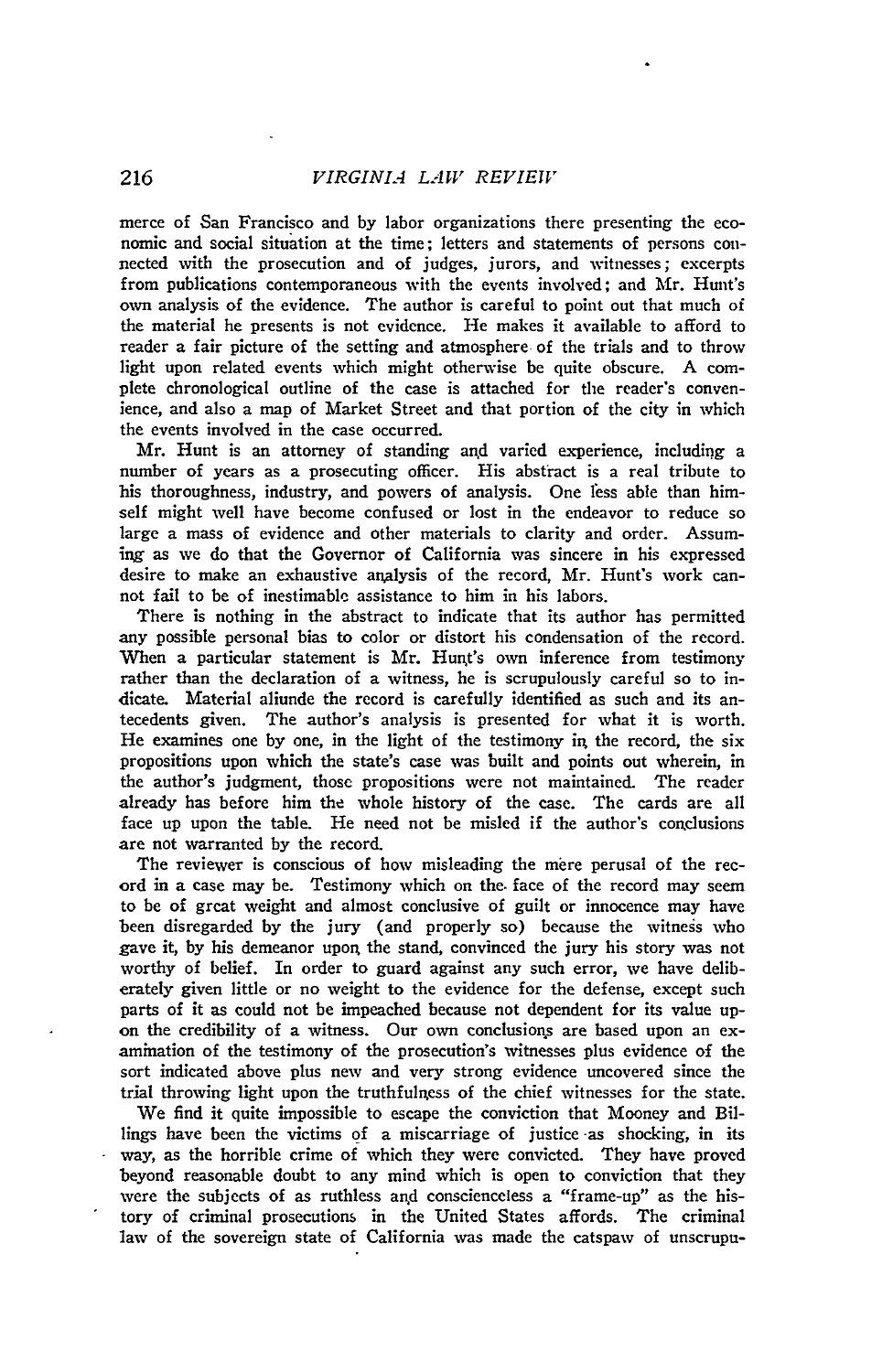lous private interests in the San Francisco region, determined to preserve the open shop even at the price of sending the leading labor organizer to the gallows for a crime which there was no honest evidence to show that he ever committed.

Chief of these interests was the United Railways of San Francisco, a corporation whose infamy and venality had a few years before been exposed to the public view in the courageous prosecution of Schmidt and Ruef **by** Francis **J.** Heney and Hiram Johnson. That corporation and its allies found efficient instruments at hand for the accomplishment of their purposes in the persons of one Martin Swanson, a detective whose one principle of conduct seems to have been the protection of his employer's interests by whatsoever means his cunning could devise, and the district attorney, Charles M. Fickert. The latter had defeated Mr. Heney for the office of district attorney largely **by** reason of the support of those interests most insistent upon depriving Mooney and his friends of their power and influence. One of his first official acts had been to put an end to the graft prosecutions which Heney had initiated. His conduct in the prosecution of Billings, Mooney, et al., was such as forever to forfeit the respect of lovers of fairplay. He resorted to the columns of the newspapers, in advance of the trials to inflame public sentiment to a white heat against the accused, charging them with being anarchists and with being ringleaders in a revolutionary conspiracy. The jury in the Mooney case were told **by** his underling that the prosecution would prove the defendant to be a party to a plot to overthrow the government and destroy peace and order. Had there been a shred of evidence worthy of credence in support of such a charge there can be no doubt that 'Fickert would have used it; yet the record contains no evidence whatever to prove this allegation, save the single circumstance that copies of *The Blast,* a radical paper published **by** Alexander Berkman, were found (supposedly) among Billings' belongings **by** police detectives. The only reasonable inference from this is that the prosecution made this charge without expectation of proving it, simply in order to prejudice Mooney in the eyes of the Jury and so blind them to the many weaknesses in the prosecution's case.

The constitutional rights of the defendants were ruthlessly violated. Their homes were invaded and their property seized without search warrants; they themselves were held incommunicado for days without benefit even of counsel. Mr. Fickert and his agents, posing as the champions of law and order, are shown **by** their conduct to have had singularly little respect either for law or the dictates of ordinary fairness. The identification of the defendants in jail **by** the state's chief witnesses can be described as nothing more than a farce staged **by** a prosecutor determined that nothing should stand in the way of conviction of men prejudged **by** himself.

It is difficult to believe that, under normal conditions, juries could have convicted Billings and Mooney upon the case made by the prosecution. This is particularly true of the Mooney trial. In the light of their subsequent conduct neither dishonesty nor bad faith can fairly be attributed to the members of the Mooney jury. Nothing so crude was attempted **by** Mr. Fickert. The crime with which the defendants were charged was one of peculiar horror. Public feeling, fanned by the newspapers, was running high. A conviction could be assured **by** making Mooney and his friends the butt of this public anger and outraged patriotism. This the district attorney and Swan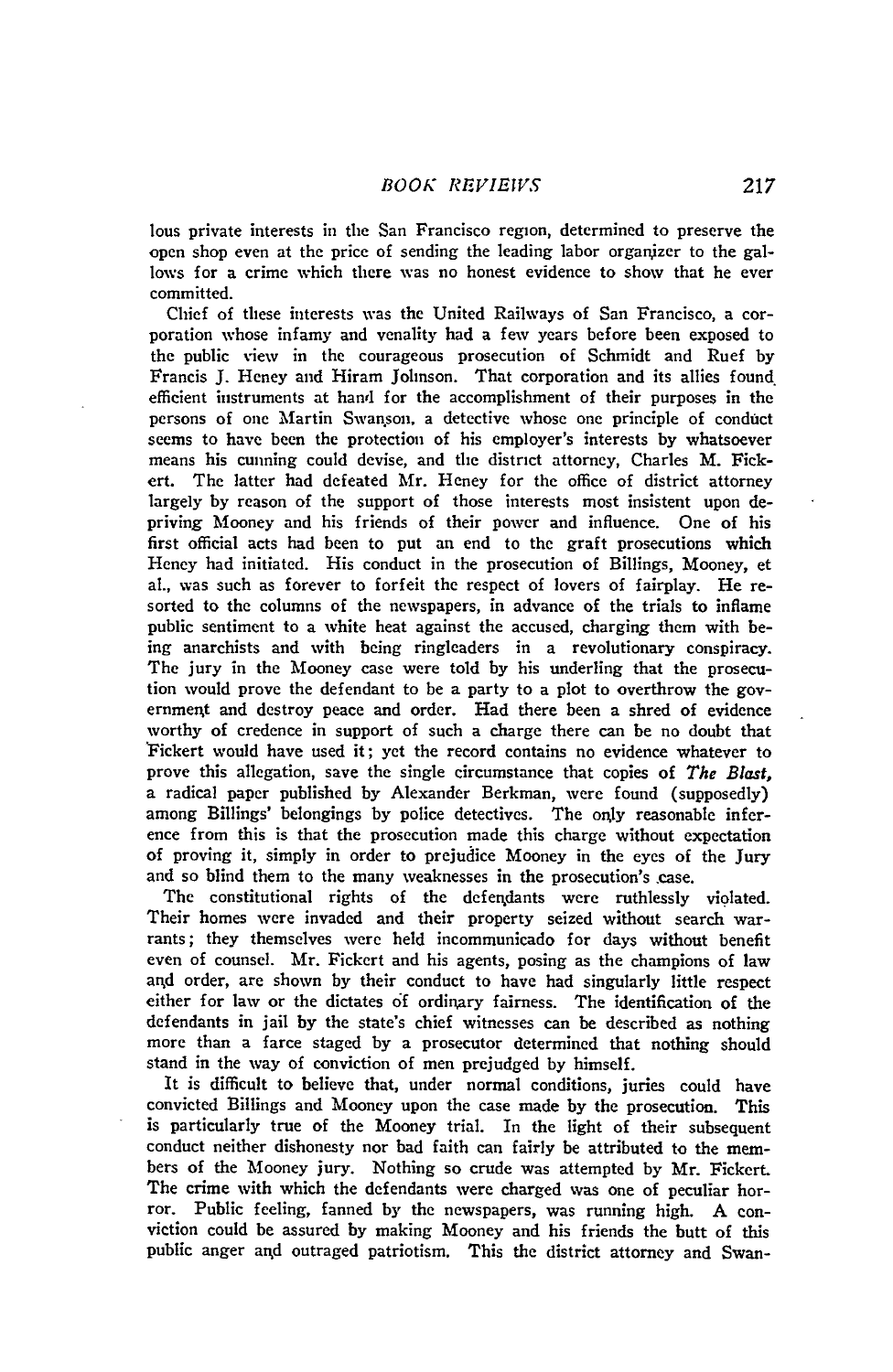son, now a member of his staff of investigators, promptly set themselves to do. No attempt apparently was made to carry on investigations based upon any other hypothesis than the guilt of Mooney, though Mr. Hunt brings out facts strongly suggesting other possibilities which public officials, acting in good faith, would certainly have investigated. Large rewards offered for the apprehension and conviction of the guilty parties attracted perjured testimony. The control of the authorities over persons of the demi-monde and individuals with criminal connections or relations produced other witnesses. The result was a case having a sufficient amount of plausibility to extract from juries, no doubt infected by the prevailing public sentiment and prejudice, verdicts of guilty against Billings and Mooney. Mooney was saved from the gallows only by a commutation of sentence to life imprisonment by Governor Stephens, influenced in no small measure by the pleas of President Wilson. The President's action was based upon a report of federal investigators whose findings were that Mooney had been the victim of fraud and perjured testimony. After public excitement had abated, Mrs. Mooney and Weinberg were later tried and acquitted, by the aid of evidence discovered in the meantime by their counsel, which evidence was known to the district attorney at the time of Mooney's trial and covered up by him. Nolan was released without trial for lack of evidence. Oxman, the chief witness for the state at the Mooney trial, was later inqdicted for perjury, tried, and acquitted. The record and other facts amply show, however, that no honest effort was made to convict him. On the contrary, the district attorney did everything that he could to bring about his acquittal.

Space does not permit here any detailed account of the facts which it is believed fully warrant the strong statements which have been made. He who is interested will find them in Mr. Hunt's book. The following paragraphs taken from a letter' under date of November 19th, 1918, to Governor Stephens from the Honorable Franklin A. Griffin, the judge who presided at the Mooney trial, will indicate the situation:

"In the trial of Mooney and Billings there were four witnesses, and four orly, who connected him with the -explosion which occurred at Steuart and Market Streets. They were John McDonald, Frank C. Ox-<br>man, Mrs. Mellie Edeau and her daughter Sadie. Of these Oxman and<br>McDonald placed Mooney at the scene of the crime, and the Edeaus<br>testified to his presence Weinberg's jitney with an unidentified man to the place of the crime.

"Oxman was by far the most important of these witnesses. His testi-<br>mony was unshaken on cross-examination, and his very appearance bore<br>out his statement that he was a reputable and prosperous cattle dealer<br>and landowner to his story upon the witness stand, and there is not the slightest doubt in my mind that the testimony of Oxman was the turning point in the Mooney case and that he is the pivot around which all the other evidence in the case revolves. It was because of the extreme importance of this in the case revolves. It was because of the extreme importance of this witness and his naive simplicity on the witness stand that when the disclosure of the letters he had written to Rigall and his mother, which are<br>before you, was made, I deemed it my duty to address the attorney gen-<br>eral as I did" (this being a request to the attorney general to attempt<br>to in

**<sup>1</sup>**HUNT, **THE** CASE ov THOMAS **J.** MOONEY **AND** WARRIEN K. **BILLINGS:** ABSTRACT **AND ANALYSIS or RECORD** BrxoR GOVERNOR **YOUNG oF** CALIFOR-NIA (1929) 17-21.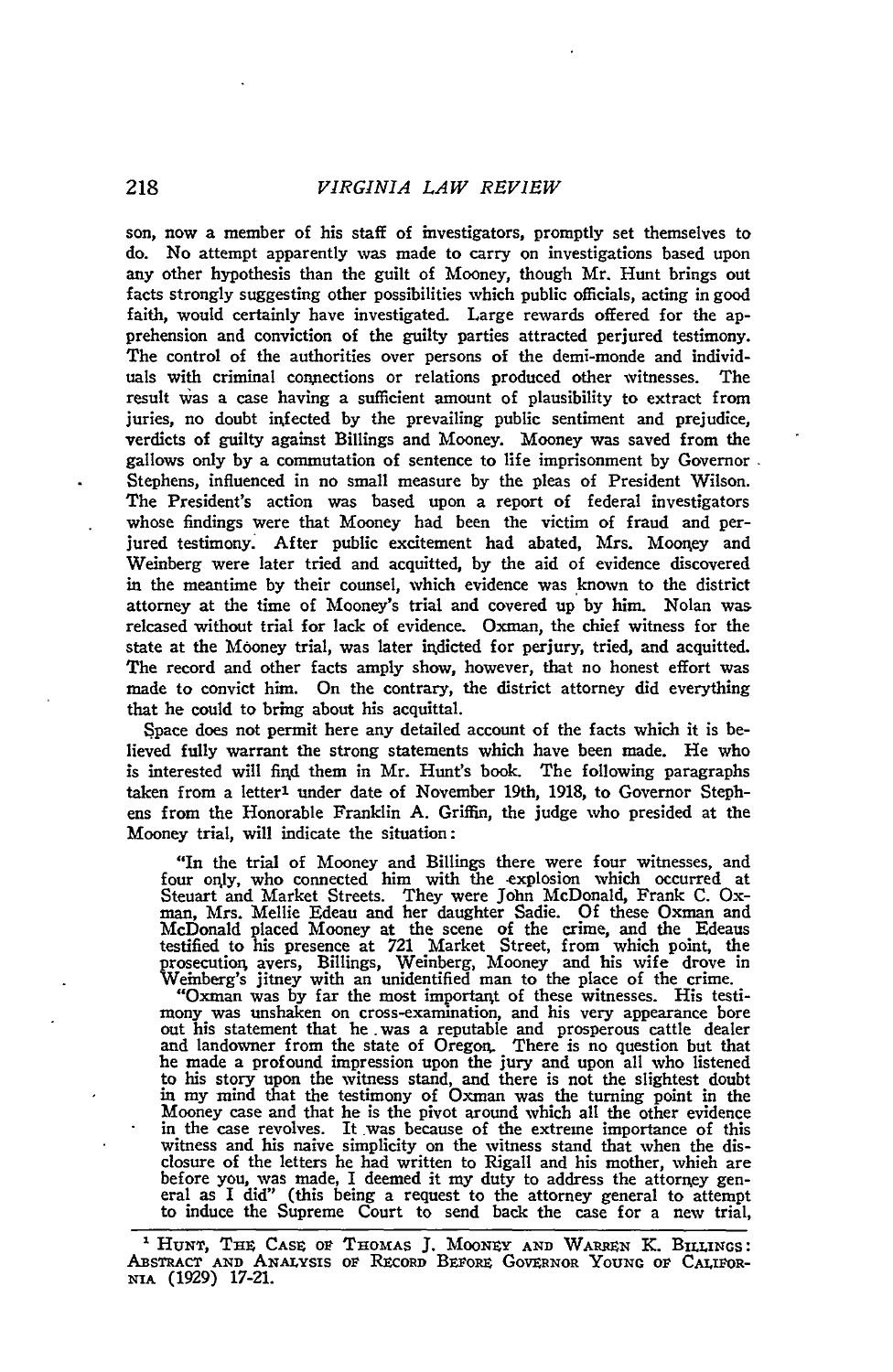which request, being duly made, was denied by that court on the ground it had no jurisdiction to grant a new trial by reason of new evidence discovered after sentence).

"The testimony of Mrs. Mellie Edeau and her daughter, Sadie Edeau, was, that on the day of the Preparedness Parade, Mooney, Mrs. Mooney, Billings and Weinberg were together at 721 Market Street, from which point they drove away in Weinberg's automobile jitney. They were the only witnesses who claim to have seen the Mooneys at that point, and their testimony is important in that it corroborates Oxman's statemen that the same four people arrived at Steuart and Market Streets in the same conveyance a short time after its departure from the Edeaus' observation.

"At the trial of Billings the Edeaus did not disclose in their testimony then given that they had seen Mooney and his wife. This in itself was a suspicious circumstance, but as it was developed at Mooney's trial and thus was before the jury for consideration, I do not comment upon it. But the testimony of the Edeaus has now been entirely discredited **by** Inspector Smith of the Oakland Police Department, Captain Peterson of the United States Army, Former Chief of Police of Oakland, and Lieutenant Goff of the San Francisco Police Department.\* The sworn testimony of these officials adduced at the trials of the defendants Rena testimony of these officials adduced at the trials of the defendants Rena<br>Mooney and Israel Weinberg, \_\_\_\_\_\_\_\_ disclosed that immediately after the tragedy at Steuart and Market Streets the mother called on the Oakland police officials, claimed then that she and her daughter were not at **721** Market Street, but at the scene of the crime, ard saw the per-petrators thereof, was brought by Inspector Smith to San Francisco, where she was shown the defendants, who were then under arrest, and in the presence of Smith and Goff was not only unable to identify any of them, but then stated that they were not the guilty parties.

"I do not intend to state the testimony of John McDonald. I do not hesitate to say, however, that in my judgment McDonald is unworthy of belief, and in view of two indisputable facts which are established beyond all peradventure of a doubt, his testimony is worthless. These are, first, the time of the explosion, 2:06 p. m. and second, the time Mooney is first shown on the roof of the Eilers Building," (at 926 Market Street over a mile from the scene of the explosion) "1:58 p. m. The first of these is established by Captain Duncar Matheson, in charge of the bomb case; the second, **by** the photograph, subsequently enlarged, taken **by** the young man employed **by** the Eliers Music Company. Bearing these facts in mind the testimony of McDon**ald** demonstrates its own falsity and is itself unanswerable evidence that what he claimed to have seen could not have occurred." (McDonald in 1921 voluntarily made an affidavit *in.* New York deposing that his testimony in these cases was false and was framed by District Attorney Fickert.) 2

"Since the trial of Mooney, two other of the defendants have been tried in another department of this court and each has been acquitted of the charge. In these trials McDonald and Mrs. Edeau and her daughter have been witnesses. Oxman has never been produced. There has been submitted to each of these juries all the matters which have been developed since the trial of Thomas J. Mooney, except, of course, the Oxman letters, with the result above indicated.'

Whatever substance the case for the prosecution may once have had, it has been demolished **by** the subsequent revelations to some of which Judge Griffirl's letter refers, showing beyond reasonable doubt that the evidence upon which convictions were obtained was the result of perjury and fraud. The trial judge, ten of the eleven living members of the Mooney jury, Captain Duncan Matheson and other members of the San Francisco police force

*<sup>&#</sup>x27; Supra* note 1, at 430-444.